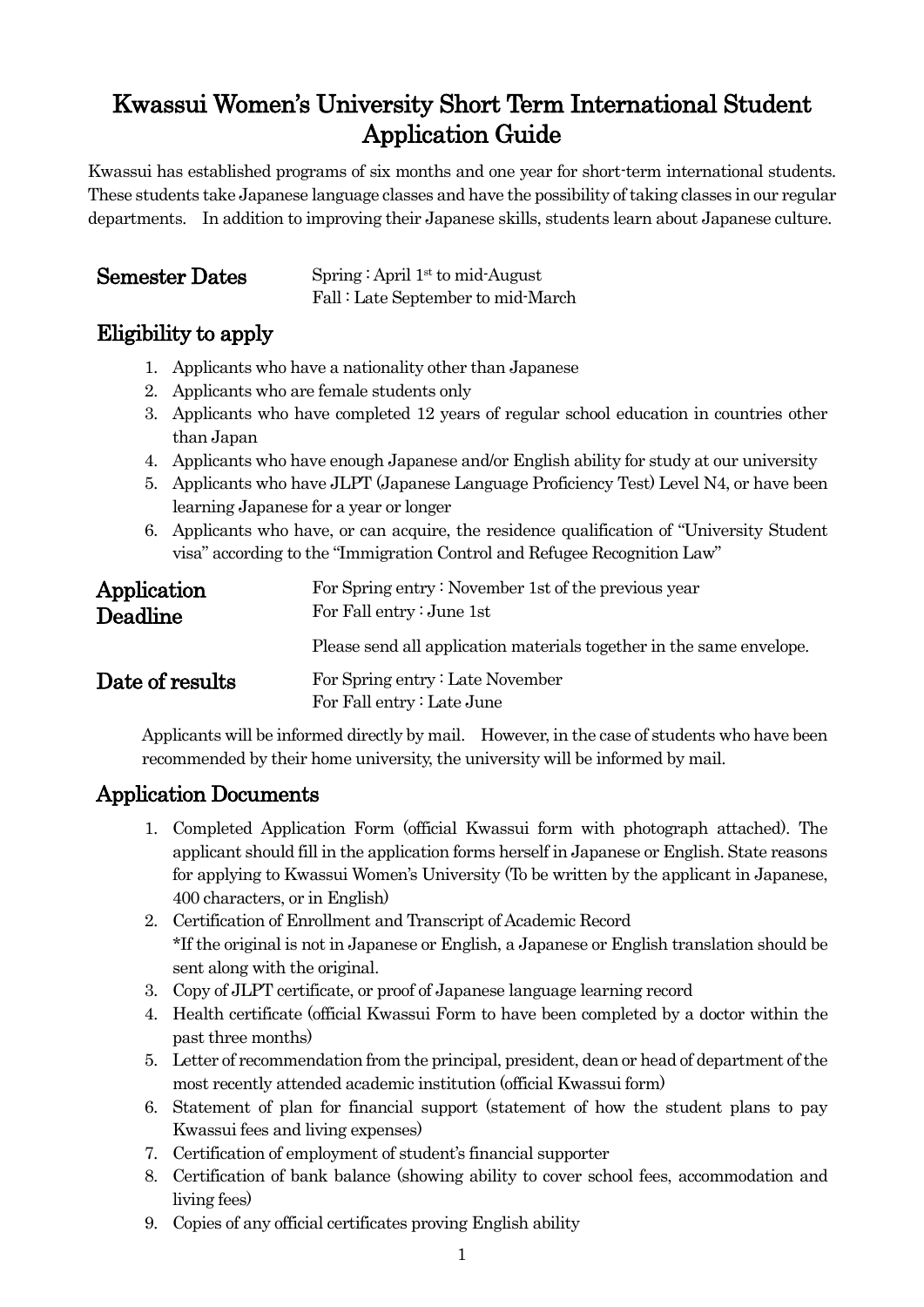- 10. Face photograph image data (size:  $3 \text{cm} \times 4 \text{cm}$  / a file type: JPEG)
- 11. Copy of passport (picture page)
- 12. Application Fee of ¥10,000 (Japanese yen)

#### Points to note

- 1. The applicant should fill the application forms herself in Japanese.
- 2. The name on the application form must match the name on the applicant's passport.
- 3. Health certificate must have been completed by a doctor within the past three months.
- 4. The completed application documents and fees cannot be returned under any circumstances.
- 5. If the original documents are not in Japanese or English, a Japanese or English translation should be sent along with the originals.

#### Fees

1 Year (2 semesters) 550,000 Yen

(Includes Admission fee 75,000 Yen, Tuition fee 310,000 Yen, Facilities and equipment costs 165,000 Yen)

6 months (1semester) 287,500 Yen

(Includes Admission fee 50,000 Yen, Tuition fee 155,000 Yen, Facilities and equipment costs 82,500 Yen)

- \* The prices quoted above are for 2021 and can be expected to rise in 2022.
- \* These figures do not include the insurance, the residence and living expenses.

### Address to which application should be sent

Kwassui Women's University International Student Exchange Center 1-50 Higashiyamate-machi Nagasaki city, Nagasaki 850-8515 TEL: +81-(0)95-820-6024

Enquiries intersec@kwassui.ac.jp